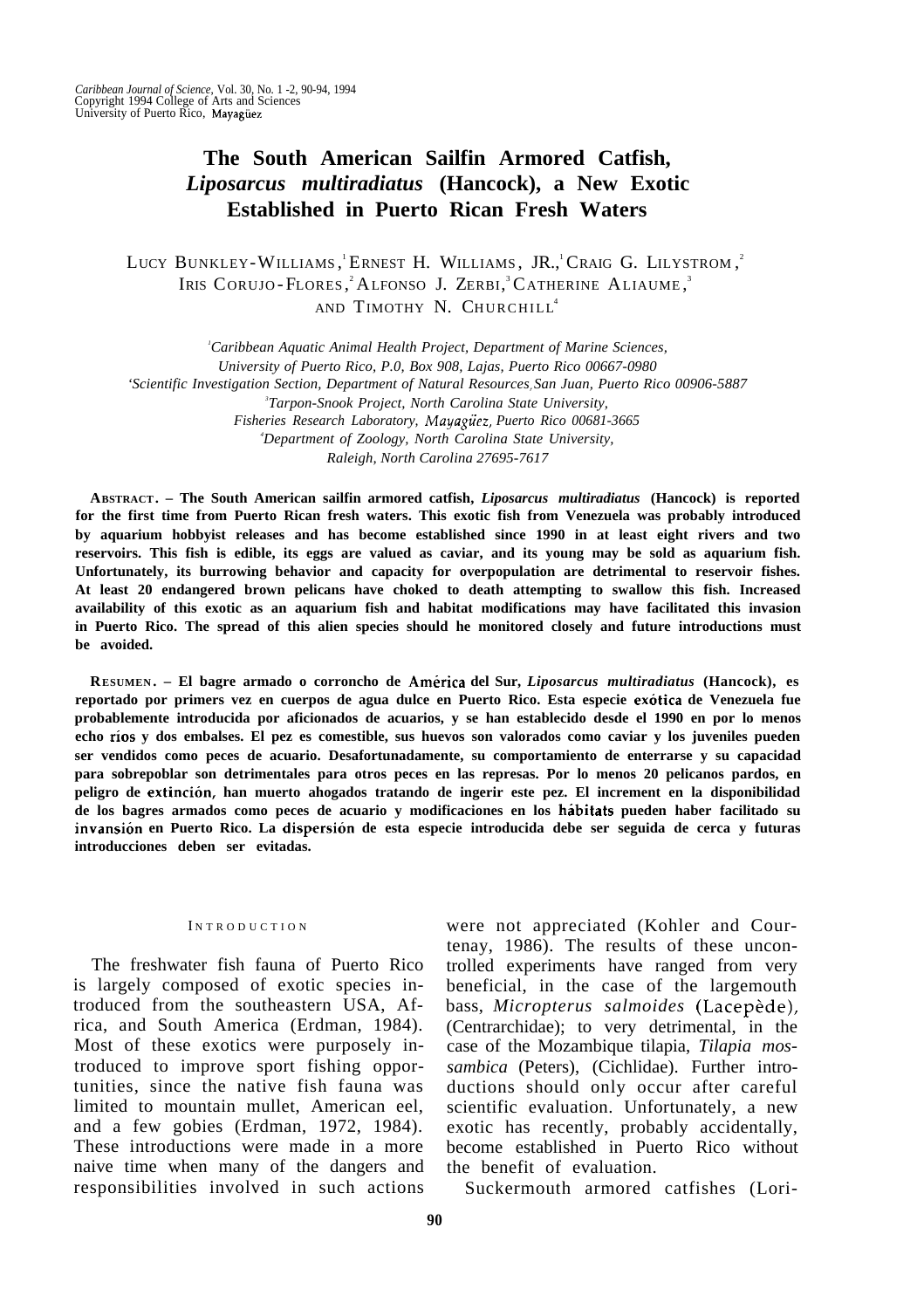cariidae) occur in a variety of freshwater habitats in South and Central America. They are characterized by bony plates covering the body, a pair of subterminal barbels, sucking lips, usually a spine in front of the adipose fin, and a flat-bottom body shape (Page and Burr, 1991 ). They occur from sea level to 3000 m and often survive in conditions that exclude other fishes. A number of species have become popular as algae-controlling aquarium fishes and are shipped and sold around the world.

The taxonomy of the approximately 450 species in this family is incomplete (Page and Burr, 1991 ). Some species used commercially have not been scientifically described. Three species of suckermouth catfish exotics have become established in Florida, Nevada, and Texas in the continental USA, but have only been identified to genus *(Hypostomus* spp.) (Courtenay et al., 1986). The only previous record of this family from Puerto Rico was a 1.8 kg, 51.2 cm, plecostomus, *Hypostomus plecostomus* (L.) [Robins et al. (1991) calls this species the "suckermouth catfish," but this is confusing because they also call the family Loricariidae "suckermouth catfishes" and undescribed members of the genus *Hypostomus* are also referred to as "suckermouth catfishes."], from Dos Bocas Lake (Corujo-Flores et al., 1985—unpubl. report). This record was possibly a misidentification of the species discussed in the present paper. Unfortunately this specimen was lost.

One species of loricariid, guacharote, *Hypostomus guacharote* Cuvier and Valenciennes, was described from "Porto Rico" (Cuvier and Valenciennes, 1840; Jordan and Evermann, 1896; Jordan et al., 1930). This was apparently an error in locality, as we can find no other indication that these fishes have previously occurred in Puerto Rico. Suckermouth armored catfish were not mentioned in the most recent list of freshwater exotic fishes in Puerto Rico (Erdman, 1984).

The sailfin armored catfish, *Liposarcus multiradiatus* (Hancock) [until recently *Pterygoplichthys multiradiatus* (Hancock)], has also been called the radiated ptero (Page and Burr, 1991) and the sailfin catfish (Robins et al., 1991). This fish is native to Venezuela ( Weber, 1991 ), although various authors have erroneously noted it from Bolivia, Brazil, Guyana, Paraguay and Peru. It is similar to suckermouth catfishes *(Hypostomus* spp.), but has a larger dorsal fin with one spine and 10– 12 soft rays, a granular edge on the snout, and a last dorsal ray which is connected at the base to the following bony plate by a small membrane. The sailfin armored catfish grows to a length of 70 cm (Page and Burr, 1991). It has become an established exotic in Broward, Dade, Hillsborough and Palm Beach Counties in Florida and on the island of Oahu, Hawaii (Ludlow and Walsh, 1991; Page and Burr, 1991; Robins et al., 1991).

## MATERIALS AND METHODS

Sailfin armored catfish data were collected largely incidental to other studies. Fishes were collected by hand, seines, gill nets, hook and line, and electrofishing boat. Specimens were deposited in the Fish Collection of the University of Puerto Rico at Mayaguez (UPRM), and in the Ichthyology Collection, Systematics Laboratory, NOAA/NMFS, National Museum of Natural History. Examinations for parasites followed standard techniques.

## RESULTS AND DISCUSSION

Many specimens of sailfin armored catfish have been collected in eight rivers and two reservoirs in Puerto Rico (Table 1, Fig. 1). Three were examined for parasites and disease by LBW but none was found. Two catfish were gravid females. Two specimens were deposited in museums (UPRM No. 3781, USNM No. 325580).

The presence of gravid females and young individuals suggests that reproduction is occurring. We conclude from the number of specimens collected, and the reports of many catches of probably the same species by numerous sport and commercial fishermen in Puerto Rico, that the sailfin armored catfish has become established (Fig. 1).

This fish is being commercially reared for the aquarium fish trade in at least one farm in Puerto Rico, and a small-scale seine fishery exists in the streams around San Juan (M. McGee, pers. comm.) (Table 1).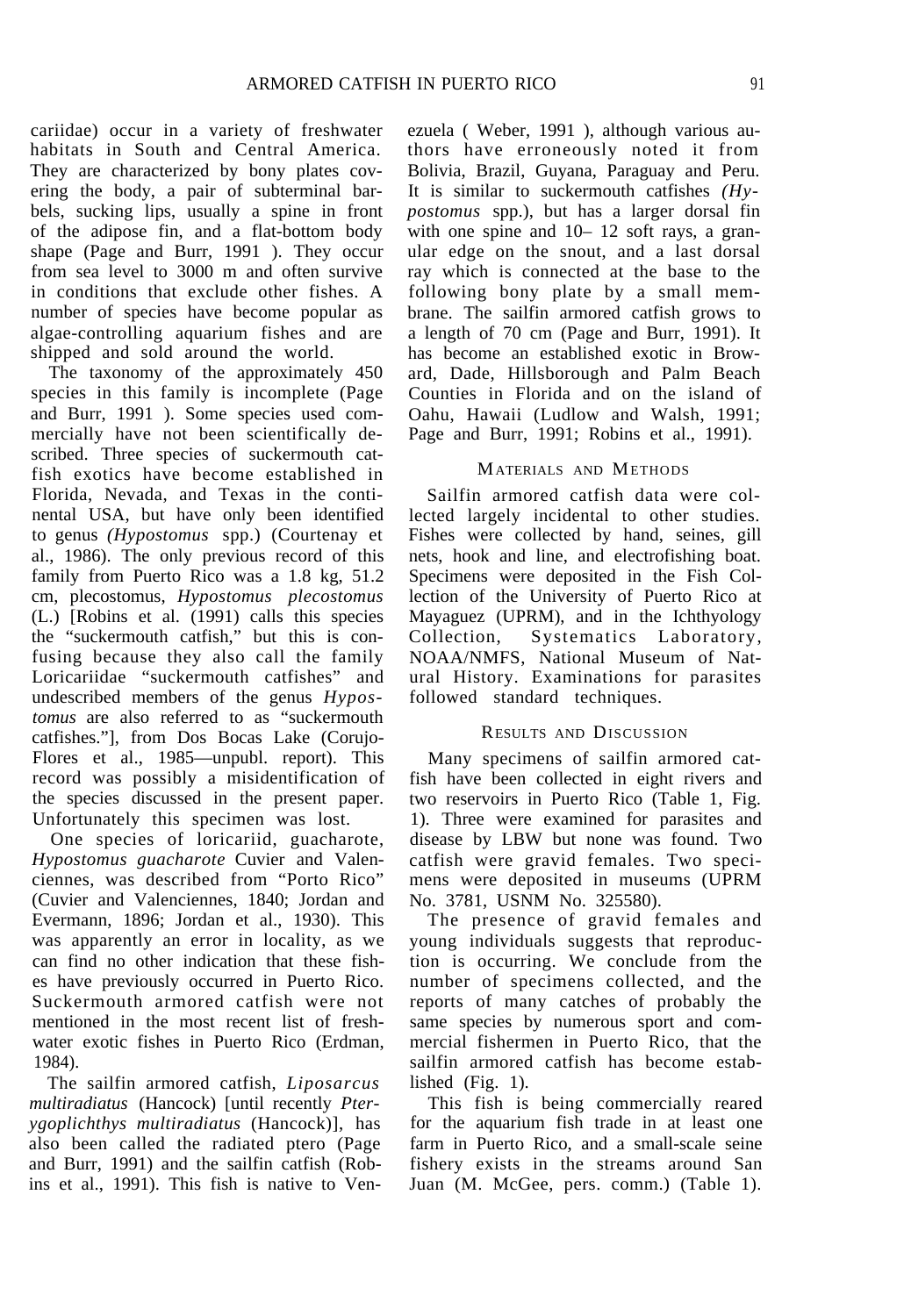| Num-Size       |           |                                | Map          |                               |              |               |
|----------------|-----------|--------------------------------|--------------|-------------------------------|--------------|---------------|
| ber $(TL, cm)$ |           | Geographic location            | #            | Method                        | Date         | <b>Status</b> |
|                | 51.2      | Dos Bocas Lake                 | F            | net                           | 21 Jul 1983  | Accidental?'  |
| $manv^2$       | $11 - 31$ | Loiza Reservoir                |              | nets                          | 1990-present | Established   |
| 3000           | $0 - 38$  | Sabana Grande Fish Farm        | D            | in earthen ponds <sup>3</sup> | 1991-present | Commercial    |
| many           | $25 - 40$ | Bayamon River                  | H            | large seines                  | 1991-present | Established   |
| many           | to $42$   | Rio Piedras (River)            | Ι            | large seines                  | 1991-present | Established   |
| few            |           | upper Loiza River              | K            | nets                          | Aug 1990     | Established   |
| many           | to $50$   | Rio Loco near Guanica          | E            | net                           | Sep 1992     | Established   |
| 50             | $25 - 40$ | Loiza Reservoir                |              | net                           | 1991-1992    | Established   |
| few            | $12 - 37$ | Guanajibo River, Sabana Grande | $\mathbf{c}$ | net                           | 1992         | Established   |
| $12^4$         | 32.0      | Guanajibo River, Hormigueros   | B            | grabbing                      | 13 Mar 1992  | Established   |
|                | 3.5       | Guanajibo River above mouth    | A            | 8 m seine                     | 20 Aug 1992  | Established   |
|                | >40       | lower Loiza River              | М            | choked pelicans               | Ott 1992     | Established   |
|                | >40       | Gurabo River                   | L            | choked pelicans               | Ott 1992     | Established   |
| 10             | $34 - 52$ | Dorado Shrimp Farm             | G            | in aquaria <sup>5</sup>       | Feb 1993     | Transferred   |
| 28             | $23 - 39$ | Rio Grande de Loiza (River)    | M            | shocking boat <sup>6</sup>    | 19 Feb 1993  | Established   |

TABLE 1. Specimens of Sailfin Armored Catfish, *Liposarcus multiradiatus,* collected in Puerto Rico.

<sup>3</sup>Culture for aquarium fish trade. Yauco.

<sup>1</sup>Corujo-Flores et al., 1985—unpublished report. NOTE ADDED IN PROOF: On April 25, 1994 <sup>2</sup>Very abundant, but only 7 specimens measured, specimens were collected in Lake Luchetti, near

<sup>4</sup>Only 2 specimens examined by TNC.

<sup>5</sup>Originally collected from the Loiza Reservoir by Shrimp Farm personnel, but transferred to a new area. <sup>6</sup>Total shocking time was only 10 minutes.

We do not believe that culture efforts were directly responsible for the introduction, but sales without instruction or restriction to local pet stores have probably made the sailfin armored catfish more available to the public. [Recent prices for sailfin armored catfish in Mayaguez pet shops were \$1.49 to \$1.99 each.] We suspect that multiple introductions were caused by aquarium hobbyists discarding their pets without understanding the consequences of their actions. The fish is available in pet shops throughout the island.

The unusual appearance of adult sailfin armored catfish, lack of local knowledge concerning this fish, and ease of capture may entice people to collect specimens and make transfers such as the one from the Loiza Reservoir to the Dorado Shrimp Farm (Table 1). These transfers may have also expanded the geographic range of the introductions. This fish is unfortunately well suited to survive transfers by the public. It seems resistant to handling stresses and can survive completely out of the water (aerial respiration) for several hours without harm.

Surveys of the Loiza Reservoir from August 1989 through July 1990 did not yield armored catfish; however, the species is now abundant in this reservoir. Our general impression, based on records and rumors, is that the sailfin armored catfish first became established in Puerto Rico in early 1990.

One immediate consequence of this introduction has been the deaths of locally endangered, brown pelicans, *Pelecanus occidentals* (Pelecanidae), in the lower part of the Loiza River (Fig. lJ) and in the Gurabo River (Fig. lL) (Table 1). Twenty mortalities have been reported to us, but we suspect many more have occurred and continue to occur. These birds strangled with sailfin armored catfish lodged in their throats. This bird has suffered other unexplained die-offs (Williams et al., 1992), and its population has declined in Puerto Rico in the last few years (J. Collazo, pers. comm. ).

The sailfin armored catfish has a few positive economic aspects: 1) edible flesh; 2) fresh roe for caviar; 3) small individuals have commercial value as an aquarium fish.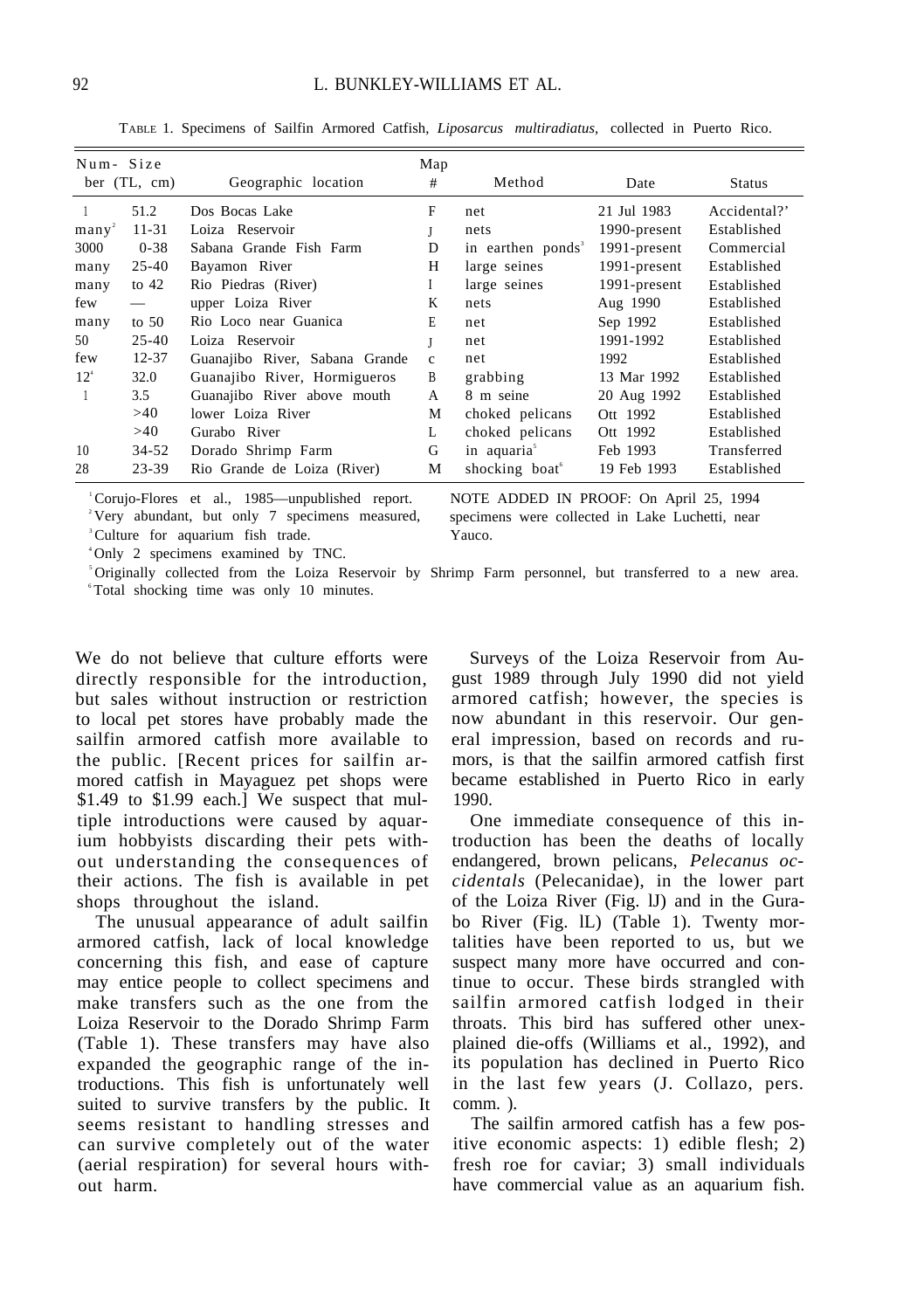

FI G. 1. Map indicating localities and waterways where sailfin armored catfish, *Liposarcus multiradiatus* (Hancock), have been collected in Puerto Rico: (A) Guanajibo River above mouth, (B) Guanajibo River, Hormigueros, (C) Guanajibo River, Sabana Grande, (D) Sabana Grande Fish Farm, (E) Río Loco near Guánica, (F) Dos Bocas Lake, (G) Dorado Shrimp Farm, (H) Bayamon River, (I) Rio Piedras (River), (J) Loiza Reservoir, (K) upper Loiza River, (L) Gurabo River brown pelican kill, (M) Rio Grande de Loiza (River). Letters in order from West to East (left to right) and correspond to the "Map  $\#$ " column in Table 1. Cross (in lower right) = 18°00'N, 36°45'W, Scale Bar = 5 km.

They eat snails (M. McGee, pers. comm.), and could be of use in controlling snails that serve as hosts for the digeneans causing bilharzia. Devick (1991) suggests that modest numbers of armored catfishes may be beneficial for the maintenance of ecosystem quality in deteriorated or disturbed streams.

McGee (pers. comm.) found peacock bass (also called the peacock cichlid), *Cichla ocellaris* Bloch and Schneider (Cichlidae) controlled sailfin armored catfish in Puerto Rican ponds, but Devick (pers. comm.) found no control in Hawaiian reservoirs. Largemouth bass consumed small armored catfish in aquaria, but provided no control in Hawaiian reservoirs (Devick, 1988). These predators seem unlikely to control the problem in Puerto Rican reservoirs. We found no evidence of effective predators, parasites, or diseases to control sailfin armored catfish. Eradication measures in Hawaii have been ineffective, with populations quickly returning to pretreatment sizes (Devick, 1989b, pers. comm. ). Eradication from Puerto Rico is very unlikely (Devick, pers. comm.).

Devick (1989a, 1991) reported 4 genera *(Pterygoplichthys, Hypostomus, Ancistrus, Corydoras)* and 5 species of armored catfishes (families Loricariidae and Callichthyidae) established in Hawaiian fresh waters, and a fifth genus *(Pekoltia)* possibly established. These fishes have only been introduced recently and they were not mentioned in a 1984 summary of known Hawaiian exotic fishes (Maciolek, 1984). The sudden and unexpected "explosion" of armored catfishes in Hawaii may now be beginning in Puerto Rico. Posters, pamphlets, and TV commercials supported by Sport Fish Restoration Funds; and a program for returning unwanted fishes to pet stores and the Humane Society, have been effective in stopping new aquarium-fish introductions in Hawaii (Devick, 1988, 1989b, pers. comm.). A ban on the sale of other species of armored catfishes in Puerto Rico may also be prudent. The sailfin armored catfish should be sufficient to serve the needs of local aquarists. The establishment of multiple armored catfish species, as occurred in Hawaii, should be avoided.

*Acknowledgments.* —We thank Drs. Walter R. Courtenay, Jr., Florida Atlantic University, William S. Devick, State of Hawaii, Donald S. Erdman, Portland, Oregon, Christopher C. Kohler and Brooks M. Burr, Southern Illinois University for reviewing the manuscript. Specimens of sailfin armored catfish were deposited in museum